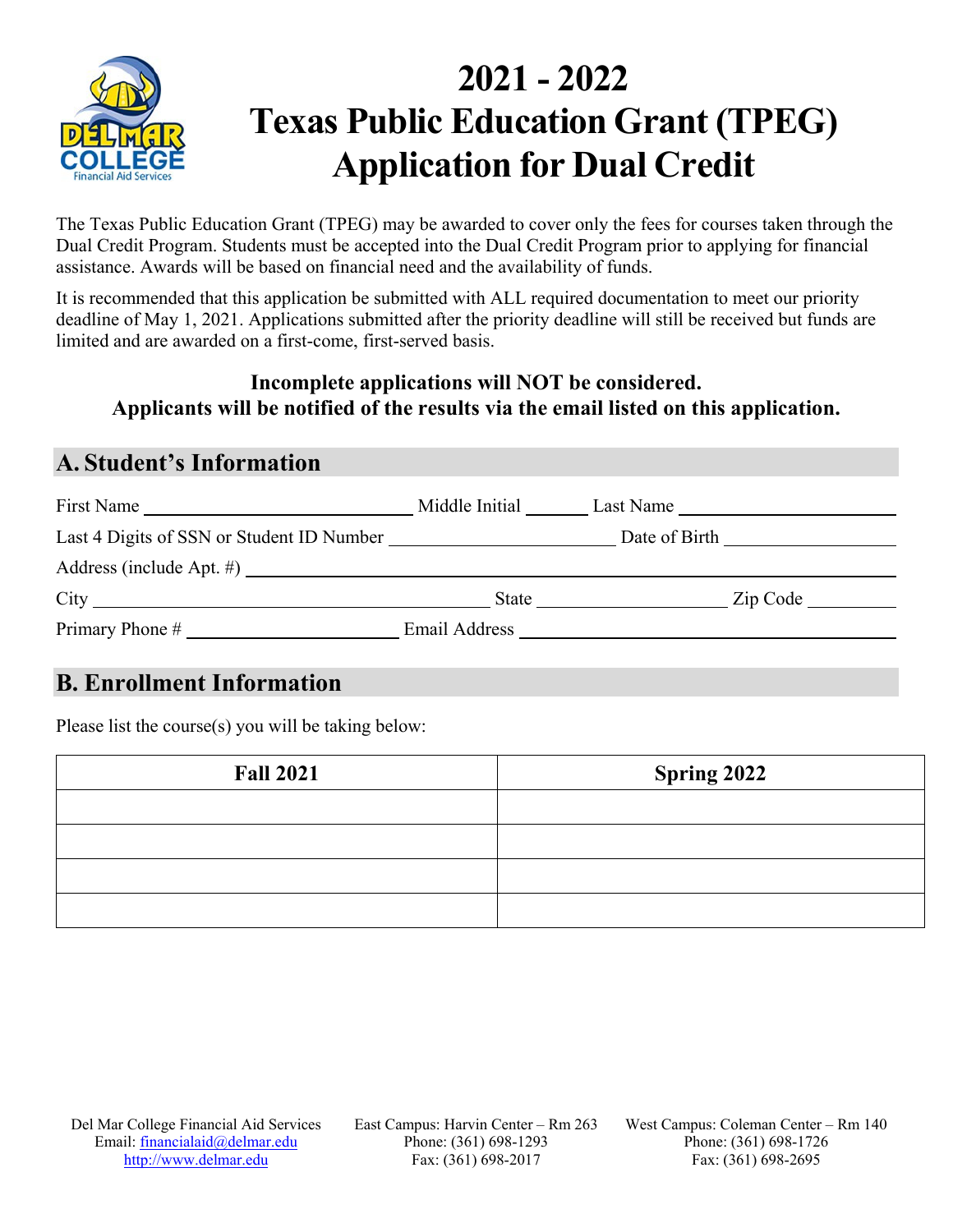# **C. Household Information**

List below the people in your parent(s)' household and include:

- Yourself and your parent(s) (including a stepparent) even if you don't live with your parent(s).
- Your parent(s)' other children if your parent(s) will provide more than half of their support from July 1, 2021, through June 30, 2022, or if the other children would be required to provide parental information if they were completing a FAFSA for 2021–2022. Include children who meet either of these standards, even if they do not live with your parent(s).
- Other people if they now live with your parent(s) and your parent(s) provide more than half of their support and will continue to provide more than half of their support through June 30, 2022.
- The name of the college for any household member, excluding your parent(s), who will be enrolled, at least half time in a degree, diploma, or certificate program at a postsecondary educational institution any time between July 1, 2021, and June 30, 2022. If more space is needed, attach a separate page with the student's name and student ID # at the top.

| <b>Full Name</b> | Age | Relationship | College         | Will be Enrolled at<br><b>Least Half-Time</b><br>(Yes or No) |
|------------------|-----|--------------|-----------------|--------------------------------------------------------------|
|                  |     | Self         | Del Mar College |                                                              |
|                  |     |              |                 |                                                              |
|                  |     |              |                 |                                                              |
|                  |     |              |                 |                                                              |
|                  |     |              |                 |                                                              |
|                  |     |              |                 |                                                              |
|                  |     |              |                 |                                                              |

# **D. Parent's Tax Information**

# **TAX RETURN FILERS**

Instructions: Complete the section below if your parent(s) **filed** a 2019 Income Tax Return.

#### **Check the box that applies:**

☐ Parent(s) **have used** the IRS Data Retrieval Tool (DRT) in FAFSA on the Web to transfer 2019 IRS income tax return information into the student's FAFSA. Your school will use the IRS information that was transferred in the verification process.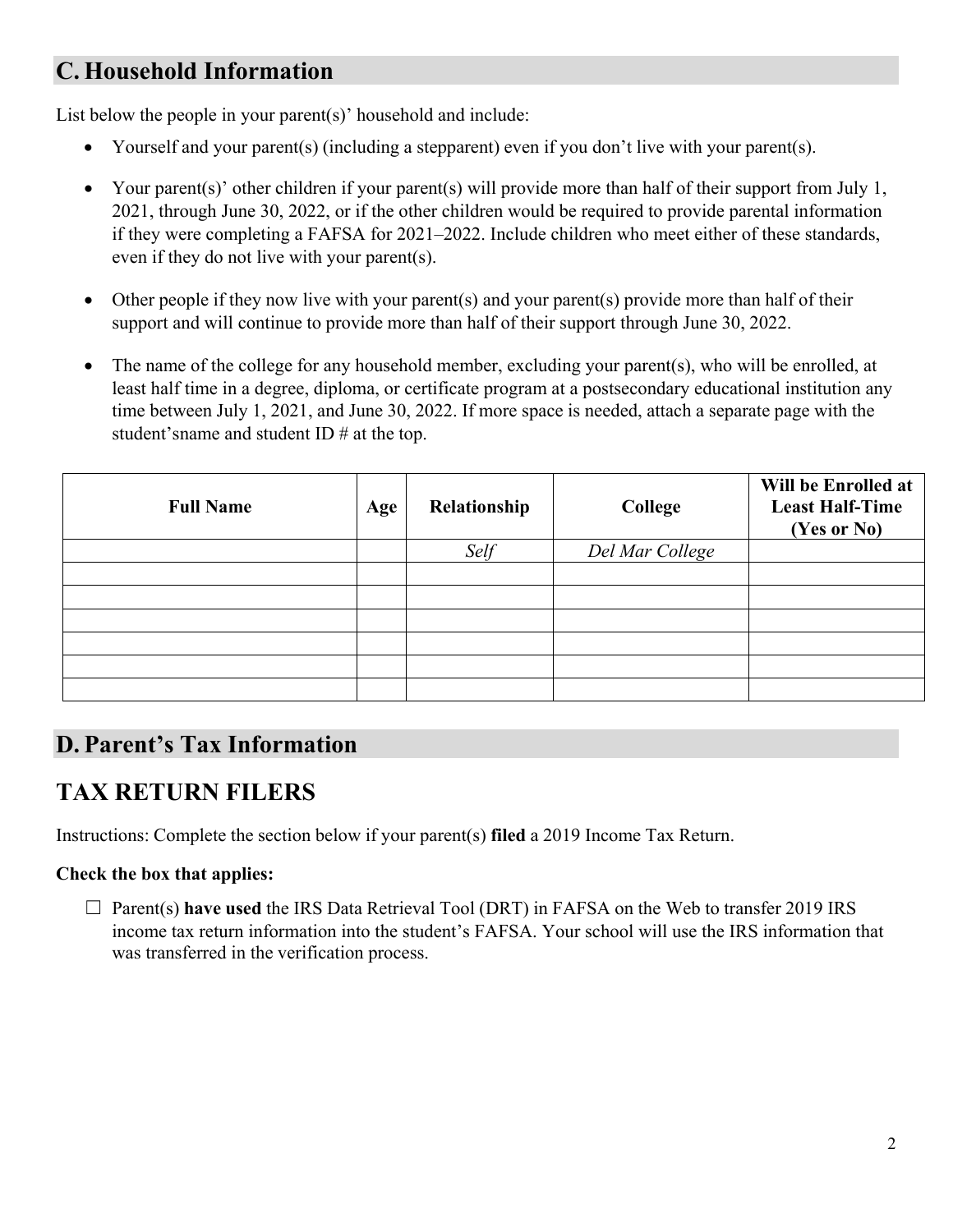- ☐ Parent(s) **have not yet used** the IRS Data Retrieval Tool (DRT) in FAFSA on the Web, but will use the tool to transfer 2019 IRS income tax return information into the student's FAFSA.
- ☐ Parent(s) **is unable or chooses not to use** the IRS Data Retrieval Tool (DRT) in FAFSA on the Web, and instead will provide the school with the 2019 IRS Tax Return Transcript(s).
	- ☐ 2019 IRS Tax Return Transcript(s) **is provided**.
	- ☐ 2019 IRS Tax Return Transcript(s) **will be provided later**.

**Important Note:** In most cases, for electronic tax return filers, 2019 IRS income tax return information is available for the IRS DRT or the IRS Tax Return Transcript within 2-3 weeks after the 2018 electronic IRS income tax return has been accepted by the IRS. Generally, for filers of 2018 paper IRS income tax returns, the 2018 income tax return information is available for the IRS DRT or the IRS Tax Return Transcript within 6-8 weeks after the 2018 paper IRS income tax return has been received by the IRS. Contact the financial aid office if more information is needed about using the IRS DRT or obtaining an IRS Tax Return Transcript.

## **TAX RETURN NON-FILERS**

Instructions: Complete the section below if your parent(s) **will not file and/or is not required to file** a 2019 income tax return with the IRS.

#### **Check the box that applies:**

- $\Box$  One or both parents were not employed nor had income earned from work in 2019.
- $\Box$  One or both parents were employed and did not file a return for the 2019 tax year.

List below the names of all the employers, the amount(s) earned from each employer in 2019, and whether an IRS W-2 form is provided. It is **MANDATORY** to provide copies of all 2019 IRS W-2 forms issued to the parent(s) by their employer(s). List every employer even if they did not issue an IRS W-2 form. If more space is needed, attach a separate page with the student's name and student ID  $\#$  at the top.

| <b>Employer's Name</b> | 2019 Amount Earned   IRS W-2 Attached (Yes or No) |
|------------------------|---------------------------------------------------|
|                        |                                                   |
|                        |                                                   |
|                        |                                                   |
|                        |                                                   |

If one or both parents did not file they are required to provide documentation from the IRS or other relevant tax authority dated on or after October 1, 2020 that indicates a 2019 IRS Income Tax Return was not filed with the IRS or other relevant tax authority.

#### **Check the box that applies:**

- ☐ 2019 IRS Verification of Non-Filing documentation **is provided**.
- ☐ 2019 IRS Verification of Non-Filing documentation **will be provided later**.